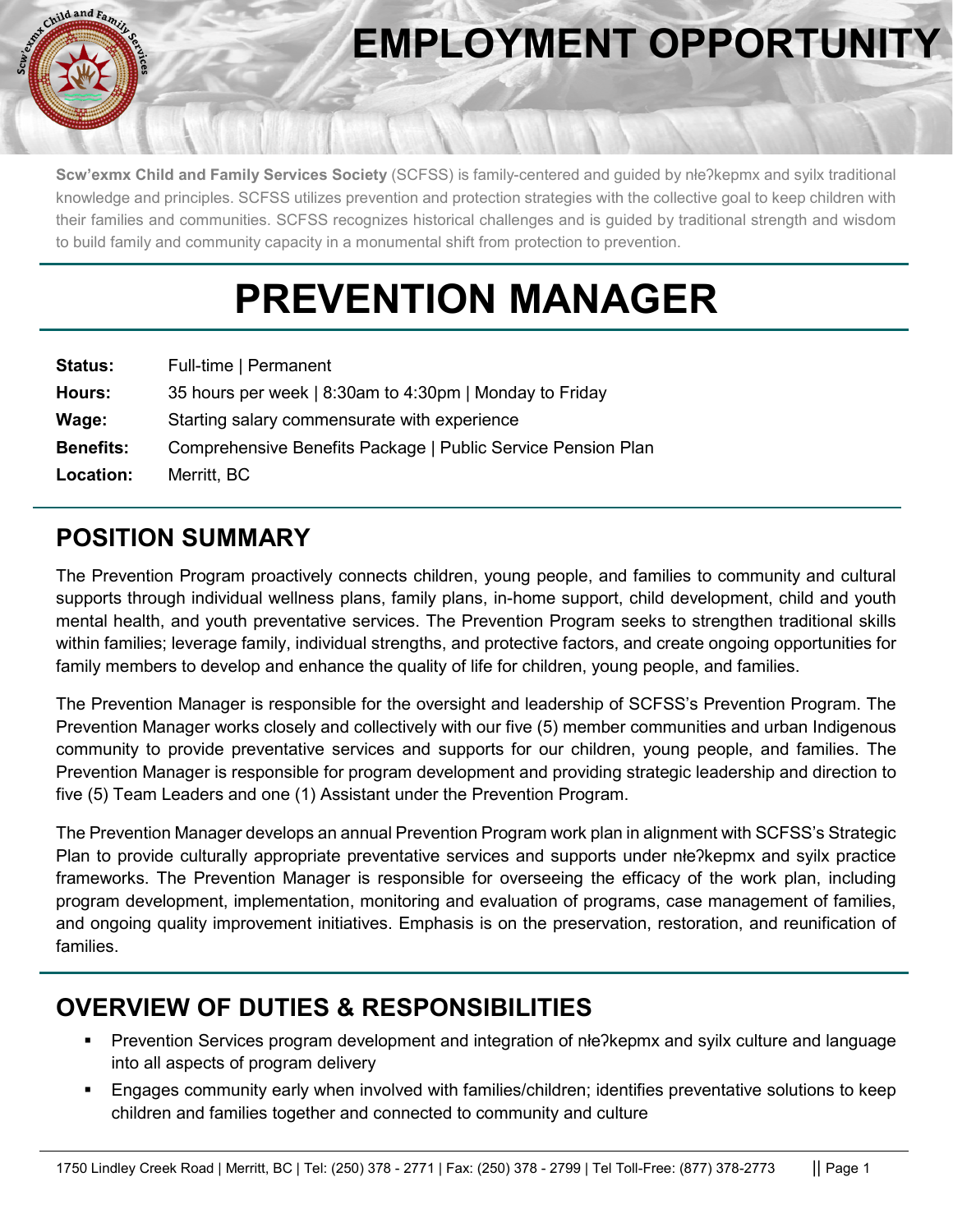## **PREVENTION MANAGER**



- Develops and manages preventative policies and practices grounded in traditional healing measures; ensures practices are culturally safe, reflective of intergenerational impacts and trauma informed
- Oversees the monitoring and evaluation of practice and business processes to ensure compliance to policies under nłeʔkepmx and syilx practice frameworks and relevant provincial standards
- Creates and sustains effective strategic relationships with external service providers/organizations to ensure they understand community needs and issues and provide valuable services to families
- Engages in employee relations; coaches staff to handle employee issues and answer employee questions or concerns
- Ensures integrity of program processes in alignment with nłeʔkepmx and syilx culture and traditions
- Develop and maintain a data management system to support client engagement, referral management system; client feedback process regarding services delivered, and monthly reporting to Executive Director.
- Coordinates training and development programs for team including identification of training needs, development of training programs, scheduling and tracking training and evaluation for Prevention team
- Assumes financial responsibility of Prevention team as exercised through approved budgets; monthly reporting and participation in budget formation and fund development

#### **JOB REQUIREMENTS**

- **EXECLE CRIMINAL RECOLE CHECK PRIOT TO THE FIRM** Clear Criminal Record check prior to the first day of work
- Clear Ministry of Child and Family Development Prior Contact Check prior to the first day of work
- Valid Class 5 BC driver's license without restrictions

## **EDUCATION & EXPERIENCE**

- Master's Degree in an acceptable specialization relevant to work performed
- Minimum of five years of experience working with Indigenous families and communities
- Minimum of three years of multi-level leadership experience in a community service setting
- Demonstrated experience holding financial responsibility of programs and services and managing an operating budget over \$1 million dollars

### **MINIMUM REQUIRED COMPETENCIES**

- Highly developed critical thinking skills for decisions and creative problem solving
- Knowledge and sensitivity of the historical and systemic impacts of intergenerational trauma on Indigenous families and communities from colonialism, residential school history, the sixties scoop, and association with the child welfare system
- Leadership style is collaborative, cultural, strategic, and innovative
- Comprehensive understanding and utilization of local Indigenous cultural and traditional approaches as a priority over Western methodologies